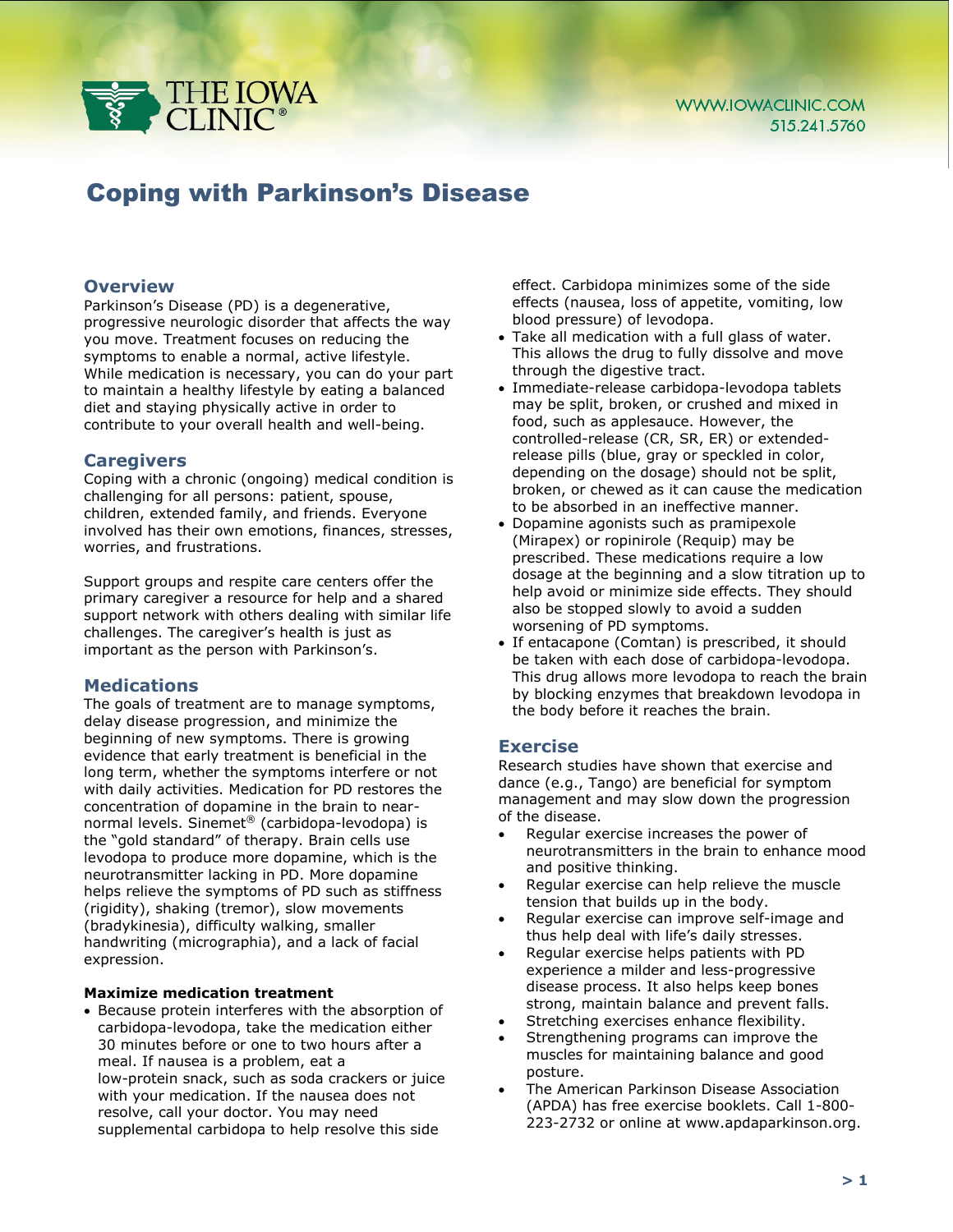• The Parkinson's Disease Foundation (PDF) has two programs available in video or DVD format. Call 1-800-457-6676 or online at www.pdf.org.

# **Diet and nutrition**

According to the National Institute of Aging, the element most absent from the diets of Americans is *nutrition*, foods that provide the proteins, carbohydrates, vitamins, minerals, hydration, fiber, and fats that allow the body to operate at it's best. PD medications and symptoms can sometimes reduce the pleasure of eating, so it is important to make the best food and nutrition choices to maintain optimal health as the disease progresses.

- See a nutritionist or dietician to help adapt your needs to your lifestyle. They can build a food plan that fits your likes and dislikes.
- Review the food pyramid recommended by the U.S. Department of Agriculture at www.mypyramid.gov.
- Water is the most important fluid to drink, flavor it with lemon or fruit juice if you don't like it straight. Drink six to eight glasses a day.
- Fiber (whole grain breads, brown rice, green leafy vegetables, nuts) is critical to help with prevention of constipation problems and provide natural sources of vitamin E, which may have a protective effect against PD.
- Calcium, magnesium, and vitamins D and K are bone-strengthening nutrients found in dairy products.

# **Activities of daily living**

There are many things a person does every day without even thinking about it such as bathing, brushing teeth, walking, turning in bed, signing checks, cutting food. When a person is diagnosed with Parkinson's, it can eventually make all of these things more difficult. The following tips are meant to be helpful and raise awareness of adjusting to some of the difficulties with PD.

## **Falling**

- Remove throw rugs and low-lying obstacles from pathways inside and outside your home.
- Use a cane when necessary.
- Avoid using stepladders or stools to reach high objects.
- Stop walking or sit down if you feel dizzy.
- Install handrails, especially along stairways.
- Slow down when you feel yourself in a hurry.
- Before rising from your bed or bath, pause for a moment in a sitting position.

## **Sensory complaints**

- Stretch every day, especially before exercising.
- Exercise daily to build stamina.
- Warm baths and regular massage will help relax tired muscles.
- When your hands or feet get cold, wear gloves or warm socks.
- Don't overdo physical activities; know your limits and stay within them.

#### **Turning in bed**

- Install nightlights.
- Install light switches where you can reach them easily while in bed.
- When turning to one side, first turn your head, then push off with the opposite foot and rotate your hips. As soon as your hips start to move, reach with your uppermost arm in the same direction.
- When you want to sit up, lie on your side facing out, near the edge of the bed. Place both hands flat on the bed in front of your chest. Push down with your hands, and swing your legs over the edge.
- To get out of bed, first sit up on the edge of the bed, put both feet on the floor, place your hands next to your hips, and push off slowly.
- Satin bed sheets or satin pajamas reduce friction and make movement easier.

#### **Sleep problems**

- Depression can cause insomnia. Tell your doctor about sleep problems and feelings of sadness.
- Watch for breathing difficulty during sleep. Sleep apnea can be associated with PD.
- Restless leg syndrome is a common off symptom in PD that can cause sleep problems.
- Excessive daytime sleepiness can be caused by dopamine agonists or other PD medications. Avoid alcohol, caffeine and fluid intake at night. Avoid daytime naps and try to re-establish a normal sleep-wake cycle.
- Tell your doctor about motor activity during dreams (striking out, yelling). This can be seen in PD, can disrupt sleep, and can be easily treated.

#### **Dressing**

- Replace clothes that have complicated fasteners with ones you can slip on easily, such as sweatpants, sweatshirts, or pants with elastic waistbands.
- Avoid clothes that fasten in the back.
- Look for clothes and shoes with Velcro fasteners, or have the buttons and zippers on your clothes replaced with Velcro.
- Consult your medical supply store or a catalog for dressing aids, such as dressing sticks and long-handled shoehorns.
- Make your dressing area "user friendly." Install clothes rods and drawers that make your clothing easy to reach.
- Dress sitting down on a bed or a chair. Place the clothes you plan to wear next to you on the bed or on a table within easy reach.
- Always wear shoes or slippers.
- Put clothes on and take clothes off from your stiffer side first.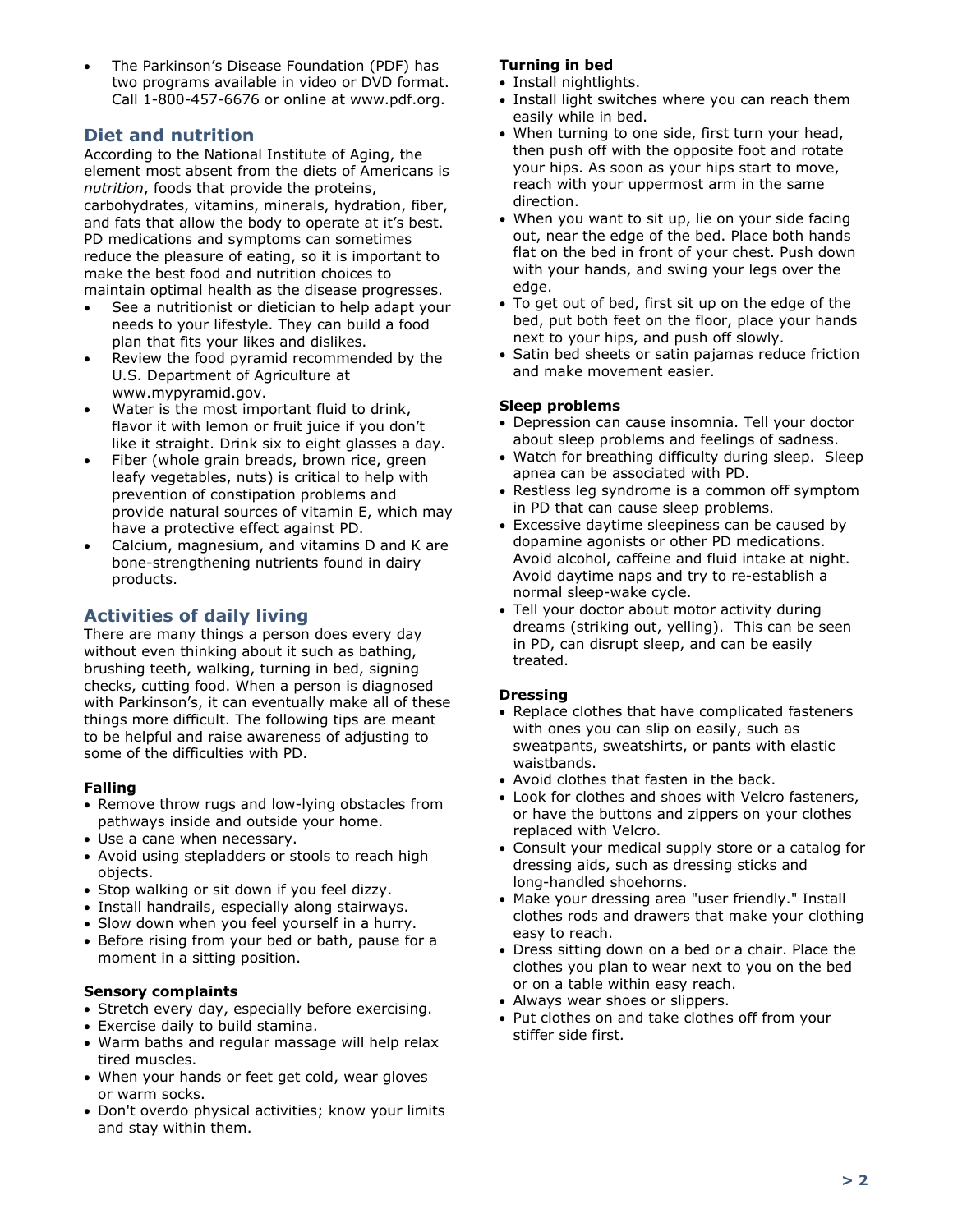## **Hygiene**

- "Accident-proof" your bathroom. Replace glass partitions and slippery bath mats, and use paper cups.
- Tile flooring in the bathroom can become slippery and dangerous when wet. Consider replacing it with wall-to-wall carpeting.
- Install sturdy grab bars next to the bath, toilet, and wherever else you need balance and support. Never use towel racks for support.
- Avoid standing up in the bathtub. If you like to take showers, consider sitting down in the shower or place rubber mats on the floor of the tub.
- Instead of drying with a towel after you bathe, put on a terry-cloth robe.
- Use an electric toothbrush. Ask your dentist for recommendations.

## **Walking**

- If you notice yourself shuffling, slow down or stop walking and check your posture.
- Keep your feet a comfortable distance apart, eight to ten inches.
- Stand up straight with your head over your hips.
- Buy a good pair of walking shoes with a low heel and good arch support. Avoid running shoes or shoes with crepe soles.
- Exaggerate lifting your feet and swinging your arms. With each step, pretend you are stepping over a log.
- Practice taking long steps.
- When you need to turn around, don't pivot on one foot. Instead, walk around in a circle until you're facing the direction you want to go.

## **Swallowing**

- Take extra-small bites of food, chew thoroughly, and swallow carefully.
- Chop up your food in a food processor, so that it's easier to chew and swallow.
- Always swallow your food completely before taking more food into your mouth.
- Use an electric warming tray to keep your food hot so that you won't feel the need to rush.
- Family members and caregivers should consider receiving training in the Heimlich maneuver.
- Swallow excess saliva before you put food into your mouth.
- Keep a beverage at hand during meals and take frequent sips.

## **Freezing**

- When you freeze, stop trying to walk; instead, press your heels to the floor.
- Look straight ahead, not down.
- Pick a target and walk toward it, especially when walking through doorways.
- If you're walking with someone, have the person hold your arm or elbow.
- Develop a regular stretching and exercise program. Regular movement can help you maintain your sense of balance and posture.

• Stand up straight, with your head over your hips, but don't lean backwards.

#### **Tremor**

- Perform difficult tasks when you feel well and when your medication is working effectively.
- Relax. Sit down from time to time, relax your arms and shoulders, and take deep breaths.
- Get a regular massage.
- Ask your physical therapist or doctor to recommend a stretching and exercise program.
- Avoid caffeine and alcohol.
- Get plenty of rest.

## **Salivation**

- To control saliva accumulation, you must swallow. Swallowing may no longer be an automatic reflex. You may have to force yourself to remember to swallow.
- Chew gum or suck on a piece of hard candy.
- Try sleeping on your side, so that you won't wake up choking during the night.
- Swallow excess saliva before you put food into your mouth.
- Keep a beverage near you during the day. Get in the habit of frequently taking small sips.

## **Cutting food**

- Use "non-skid" or rubber place mats that will help you keep your plates and serving dishes from sliding.
- Eat foods that do not require cutting with a knife.
- Use a food processor to chop or shred your food after it is cooked.
- Ask someone to cut your food for you.
- Use large-handled utensils that are easy to grip.
- If you own specially adapted utensils, carry them with you whenever you plan to eat out.
- Use flexible straws to prevent spills.

## **Speech**

- Take a breath before you start to speak, and pause between every few words or even between each word.
- Exaggerate your pronunciation. Pretend that your listener is hard of hearing and needs to read your lips.
- Face your listener directly when speaking.
- Finish saying the final consonant of a word before starting to say the next word.
- Express your ideas in short, concise phrases or sentences.
- Exaggerate facial motions as you practice reciting the alphabet, counting numbers, or reading a magazine or newspaper out loud.
- Encourage your family and friends to ask you to speak louder or repeat yourself if they can't understand what you're saying.
- Speak for yourself, and speak often. Don't get in the habit of letting others speak for you.